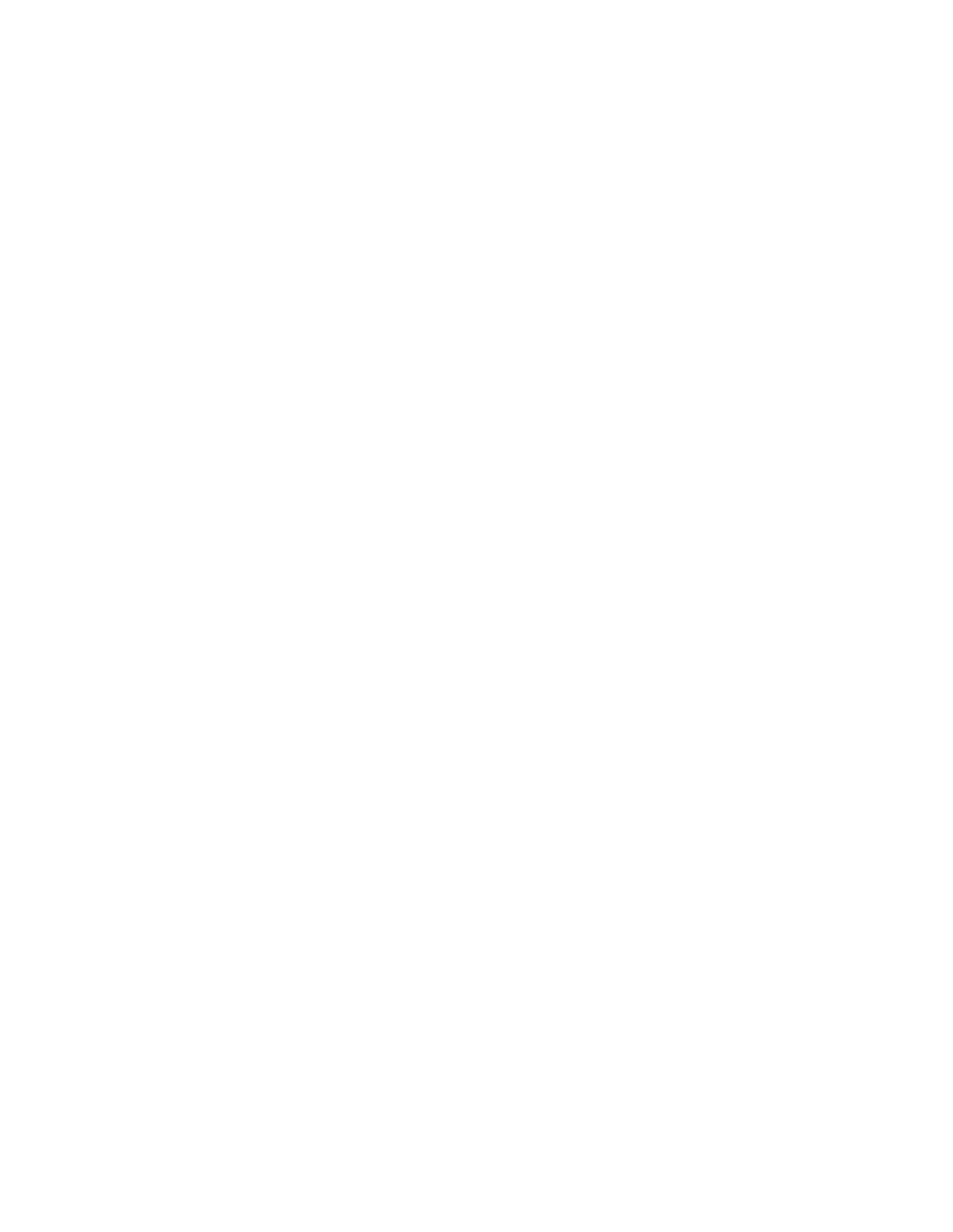# **Pulling Apart:** The Strong Wisconsin Economy Masks Growing Inequality

Despite Wisconsin's strong economic growth and tight labor markets, income disparity is substantially greater today than it was two decades ago. According to a recent analysis by the Economic Policy Institute and the Center on Budget and Policy Priorities, from the late 1970s to the late 1990s, the average real income of the lowest-income families in the state fell by 3 percent while the average real income of the highest-income families in the state grew by 30 percent.

Wisconsin's recent surge in inequality is particularly noteworthy. From the late 1980s to the late 1990s, inequality grew rapidly in the state, in spite of Wisconsin's strong economic performance. The income of Wisconsin's poorest families fell slightly while the income of the state's highest income families grew 26 percent (Figure 1). Nationally, over the same period, income at the bottom of the income distribution rose slightly while the richest fifth of families gained 15 percent. As Figure 1 makes clear, Wisconsin's recent growth in inequality far outstrips the national trend.

Wisconsin has traditionally prided itself on its relatively high level of equality, and it still can. Even with this growth in inequality, only seven states have a more equal distribution of income. However, our position relative to other states will continue to decline as long as inequality in the state continues to grow more rapidly than in the rest of the nation.



Source: Pulling Apart, Economic Policy Institute and Center on Budget and Policy Priorities, 2000.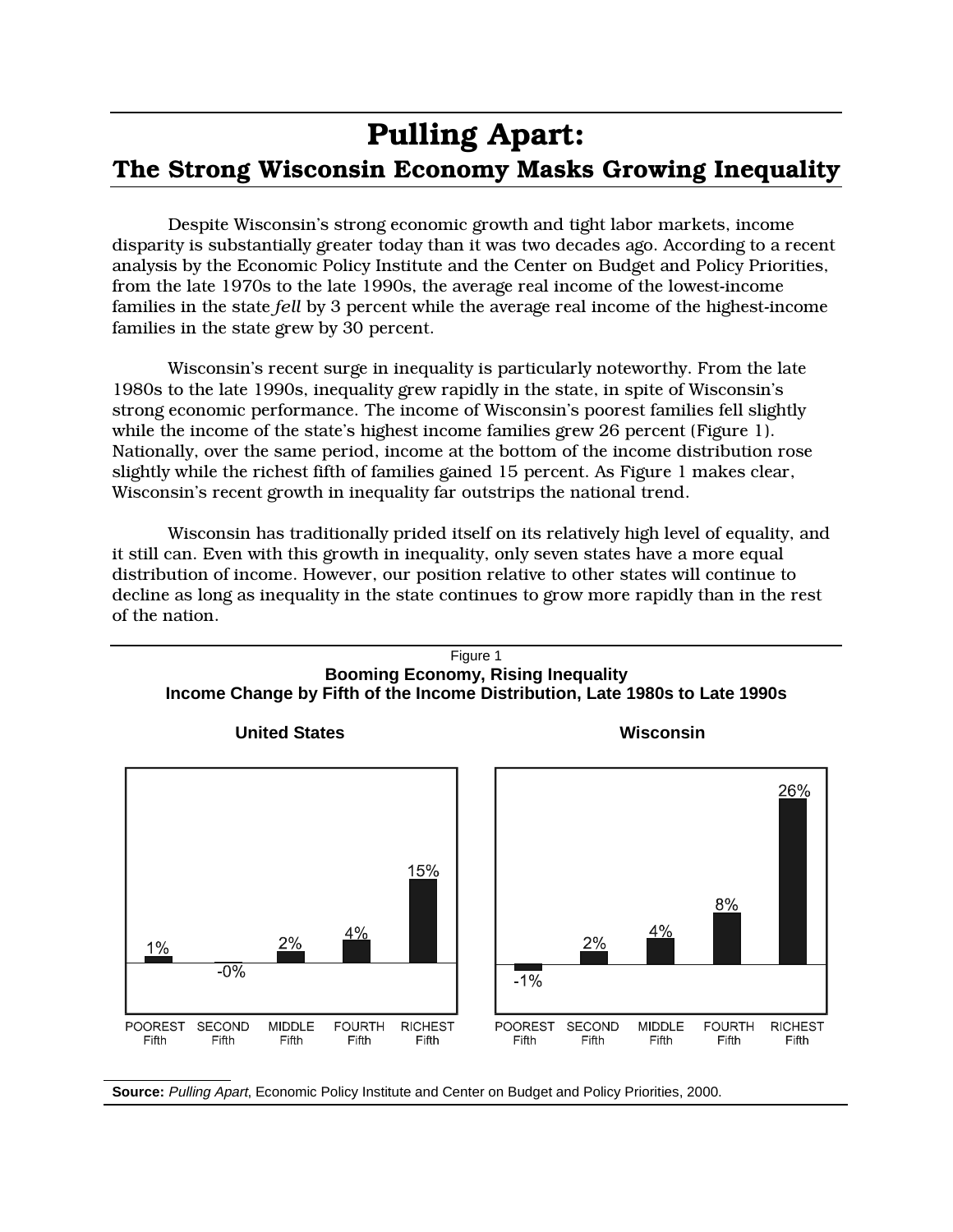Pulling Apart: A State by State Analysis of Income Trends, issued January 18, 2000, by the Economic Policy Institute and the Center on Budget and Policy Priorities analyzes trends in income and inequality within each state over the last two decades.<sup>1</sup> Using Current Population Survey data from U.S. Census Bureau, they track earnings changes for households in each income "quintile" (20 percent) of the state's population. Here we focus on their results for Wisconsin: What's going on? What does it mean? And, what, as a state, can we do about it?

## Increasing Inequality from the Late 1970s

Trends in average real (inflation adjusted) income for each fifth of the income distribution provide a good yardstick for measuring inequality. The national story of increasing inequality is well documented: from the late 1970s to the late 1990s, the average real income of the poorest fifth of families fell \$900, or 6 percent.<sup>2</sup> (Throughout the report, all income values are inflation adjusted and expressed in 1997 dollars.) Over that same period, the richest fifth of families experienced a 33 percent income increase (\$34,370 annually). Closer to the top of the income distribution, the story is even more extreme; income rose by 55 percent for the richest five percent of families (Figure 2).



Source: Pulling Apart, Economic Policy Institute and Center on Budget and Policy Priorities, 2000.

 $\frac{1}{2}$  Copies of the EPI/CBPP report may be obtained from COWS or the Wisconsin Budget Project, or from EPI Communication Director, Nan Gibson at 202-331-5546.

 $^{\rm 2}\,$  All figures in the report are before-tax income for families from the Census Bureau's March Current Population Survey. Data are "pooled" across three most recent years available (1996, 1997, 1998, called "late 1990s" in the report) to allow for sufficient sample size. To compare to the past, three years of data from the late 1970s (1978, 1979, and 1980) and the late 1980s (1988, 1989, 1990) were pooled. The late 1970s, 1980s, and 1990s all represent peaks in the economic cycle and so provide for good comparison.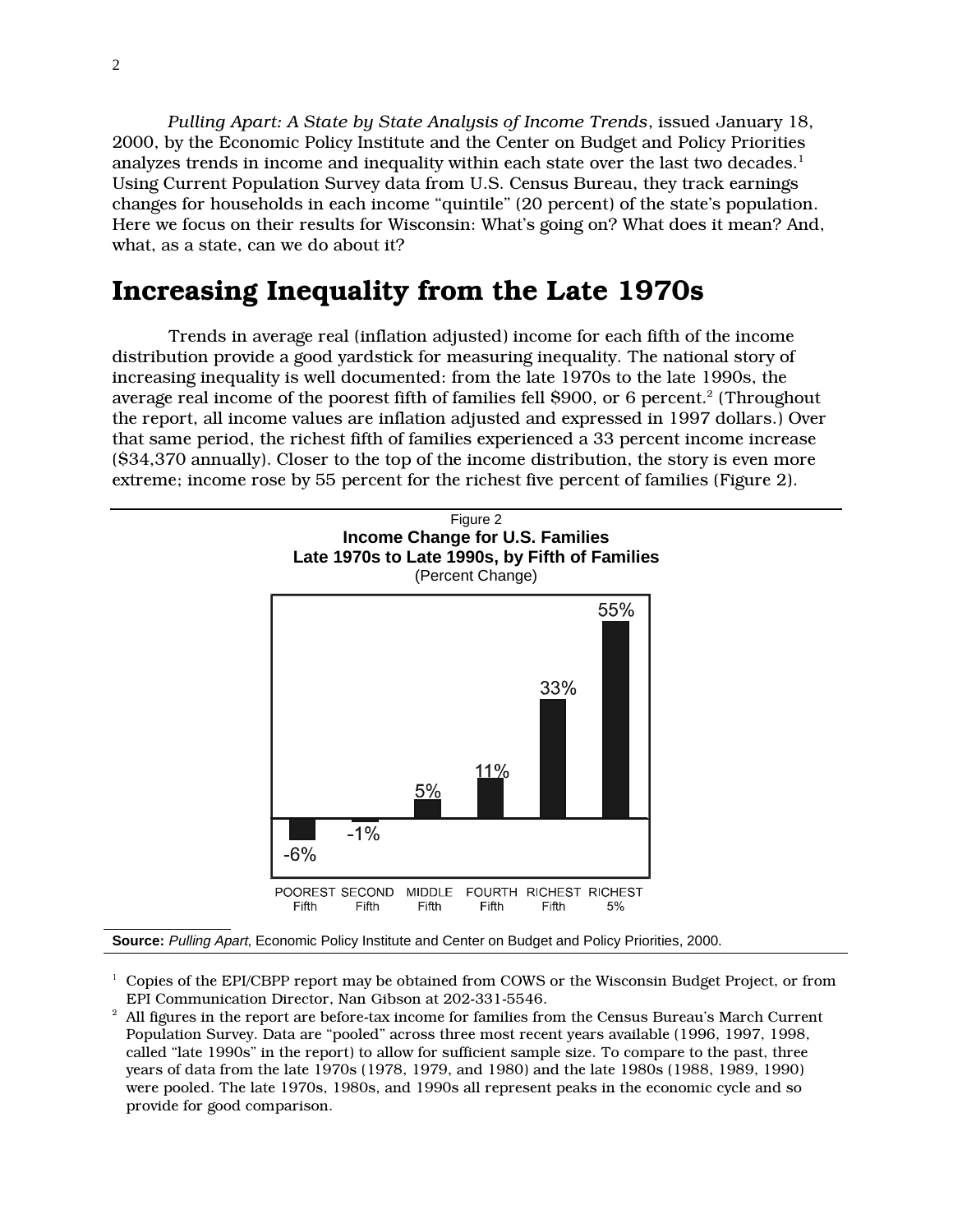Wisconsin mirrors these national trends (Figure 3 and Table 1). In Wisconsin, from the late 1970s to the late 1990s, average real income of Wisconsin families in the bottom fifth of earnings fell 2.6 percent (or  $\bar{8}439$ ) to \$16,690. At the same time, families in the top income quintile saw their average income rise over 30 percent  $(\$31,678)$ , to \$136,404. At the middle of the income distribution, the median family fared better than the bottom, but not as well as the top. For the middle fifth of families, real income grew 7.7 percent (up  $$3,681$ ) to  $$51,647$ . So, while middle income families moved slowly uphill, with an annual increase of income of just \$200, the state's richest families sprinted forward, each year pulling in nearly  $$1,500$  more than the year before.



**Source:** Pulling Apart, Economic Policy Institute and Center on Budget and Policy Priorities, 2000.

#### Table 1 **Wisconsin Family Income Trends Average Family Income of the Richest, Middle and Poorest Fifths of the Income Distribution, late 1970s to late 1990s**

|                      | <b>Late 1970s</b> | Late<br><b>1980s</b> | <b>Late 1990s</b> | <b>Percent</b><br>Change,<br>1970s-90s | <b>Percent</b><br>Change,<br>1980s-90s |
|----------------------|-------------------|----------------------|-------------------|----------------------------------------|----------------------------------------|
| <b>Richest Fifth</b> | 104,726           | 108,143              | 136,404           | 30                                     | 26                                     |
| Middle Fifth         | 47,966            | 49,448               | 51,647            | 8                                      | 4                                      |
| Poorest Fifth        | 17,129            | 16,861               | 16,690            | -3                                     | -1                                     |

**Source:** Pulling Apart, Economic Policy Institute and Center on Budget and Policy Priorities, 2000.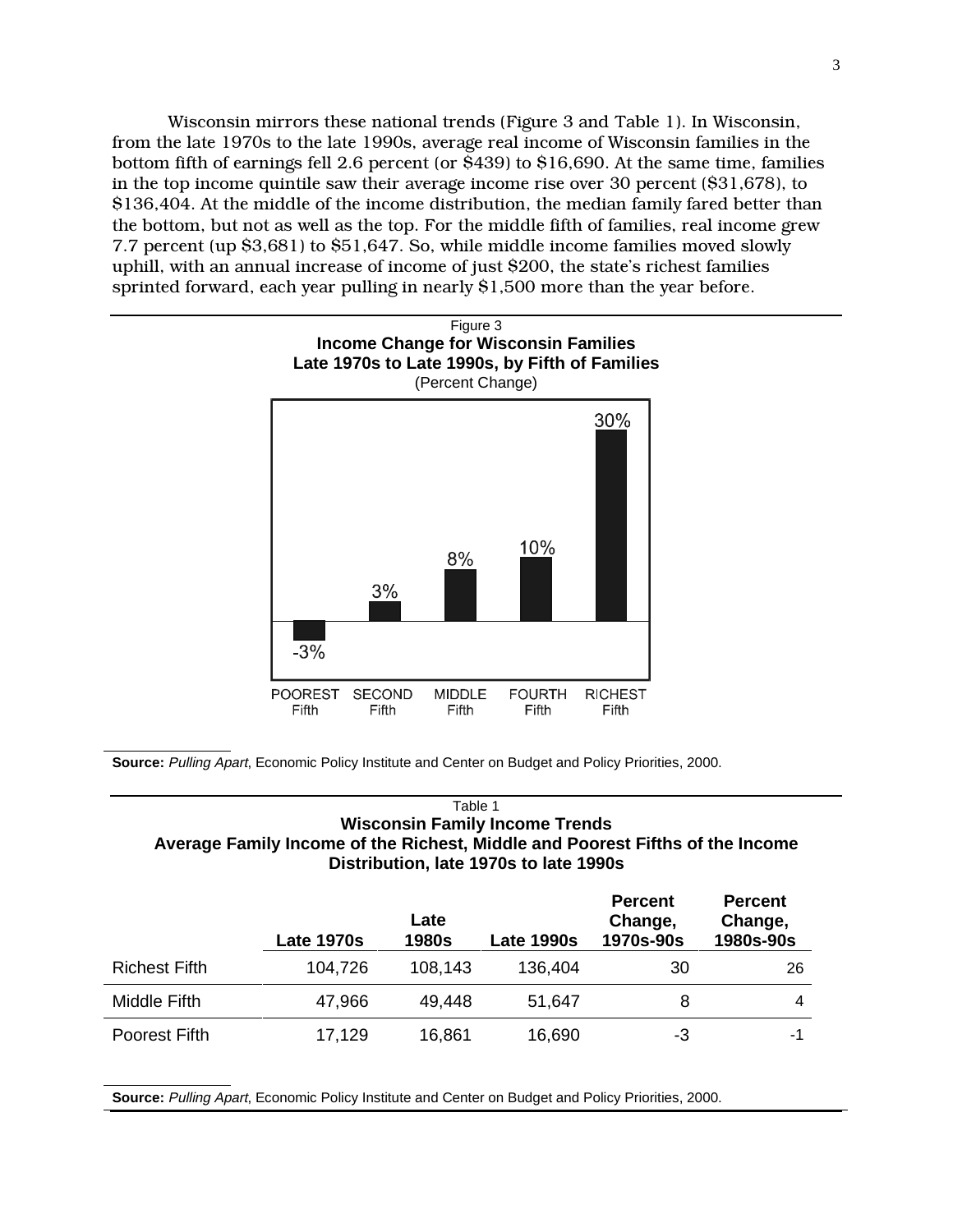Figure 4 **Average Wisconsin Family Income by Income Quintile, Late 1970s to Late 1990s** (Dollars in Thousands)



**Source:** Pulling Apart, Economic Policy Institute and Center on Budget and Policy Priorities, 2000.

While the Wisconsin trend mirrors the national trend, there is an important difference in timing. Over the last two decades, dramatic increases in inequality were concentrated in the 1980s. In Wisconsin, however, income inequality grew slowly in the 1980s; it is the 1990s when inequality surged. This is especially evident in the trends in income for the top fifth of the income distribution (Figure 4). From the late 1970s to the late 1980s, income for this group increased moderately, up \$3417. Over the 1990s, however, the average income of the richest fifth of Wisconsin families grew by \$28,261. That surge in income was unmatched in the rest of the economy, and median families and the poorest families have been left behind.

Stagnation of income for the poorest families and only moderate increases for median families stand in marked contrast to the dramatic gains that high income families in the state have secured over the last decade. In the past, rising tides have lifted all boats, but it is clear that the economy has changed; Wisconsin's growth has really paid off only for the top 20 percent of the income distribution.

## Wisconsin's Income Inequality Catching Up to **Neighboring States**

Wisconsin has traditionally had among the lowest levels of income inequality of all the states. Even after posting such increases in the 1990s, only seven states have more equal income distribution. That is good news. Low inequality is highly correlated with low levels of poverty and high levels of all resources available to meet basic family needs, according to an October 1999 Urban Institute study ("Sources of Support and Income Inequality among America's Children," by Gregory Acs and Megan Gallagher,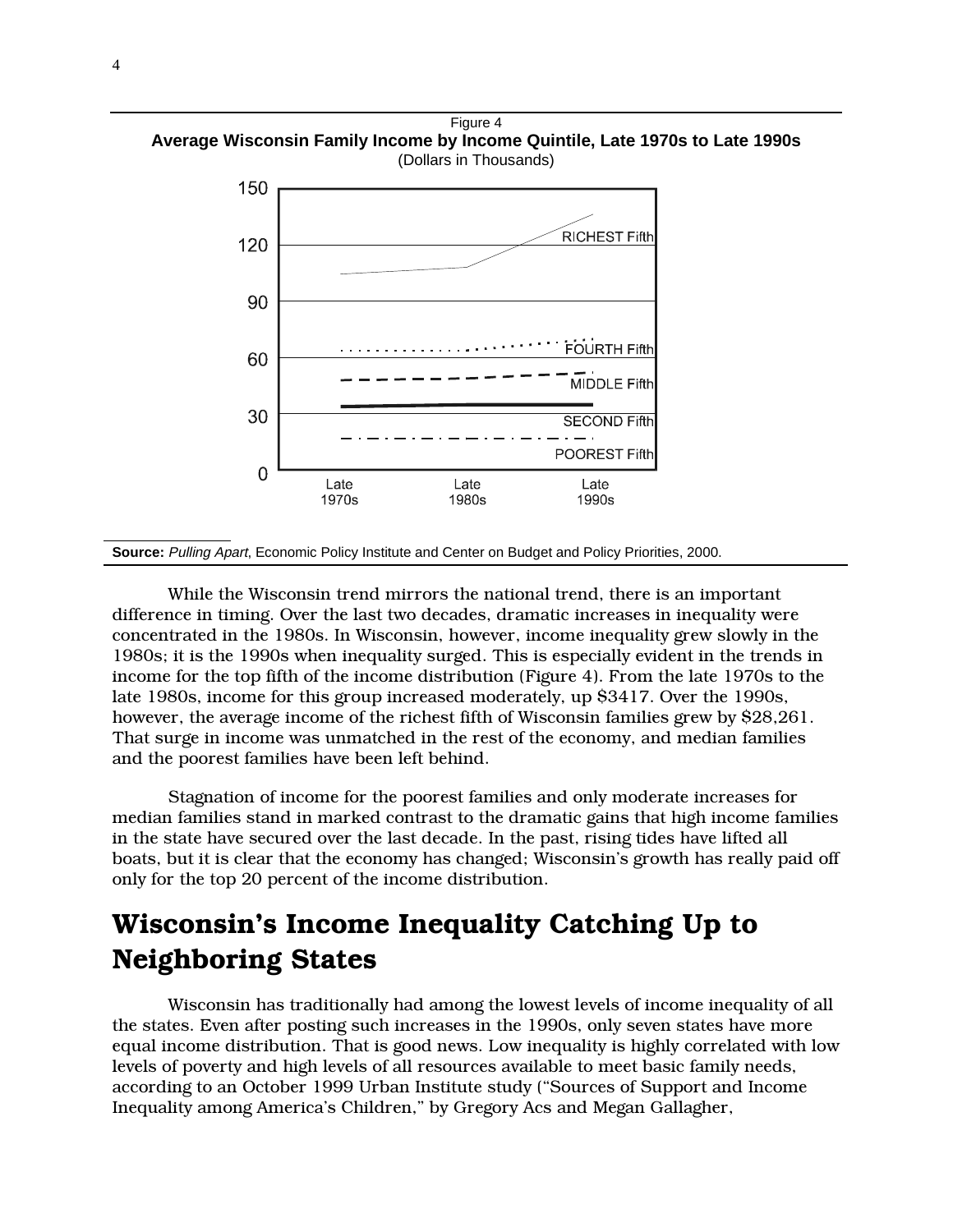

report No 99-15). Wisconsin's widening income gap does not bode well, especially for communities with high concentrations of low-income families, such as Milwaukee County, where the number of children living in poverty has approached one third of all children during the 1990s.

While Wisconsin has been a national leader in terms of income equality, the recent trends have narrowed the difference between Wisconsin and its neighboring states. Figure 5 shows the ratio of the income of the richest fifth of families to the poorest fifth of families. In the late 1970s, Wisconsin and Iowa posted the most equal income distribution, with the income of the richest fifth of families at just over six times as much as the income of the poorest fifth of families. At that time, Illinois posted the most unequal income distribution; their richest families brought in more than 9 times the income of the poorest families in the state. Over the last decade, however, the growth in Wisconsin's ratio outpaced every state in the region. Inequality in Wisconsin grew twice as fast as it did in Minnesota, the neighboring state posting the second fastest growth in inequality.

## Inequality of Wealth is Even More Extreme

To focus on income disparity alone, however, provides only part of the picture. Differences in *wealth*, that is, disparities in ownership of stocks and bonds, real estate and other assets, between the upper and lower echelons of American society are even more pronounced and growing more rapidly than the disparities in income discussed above.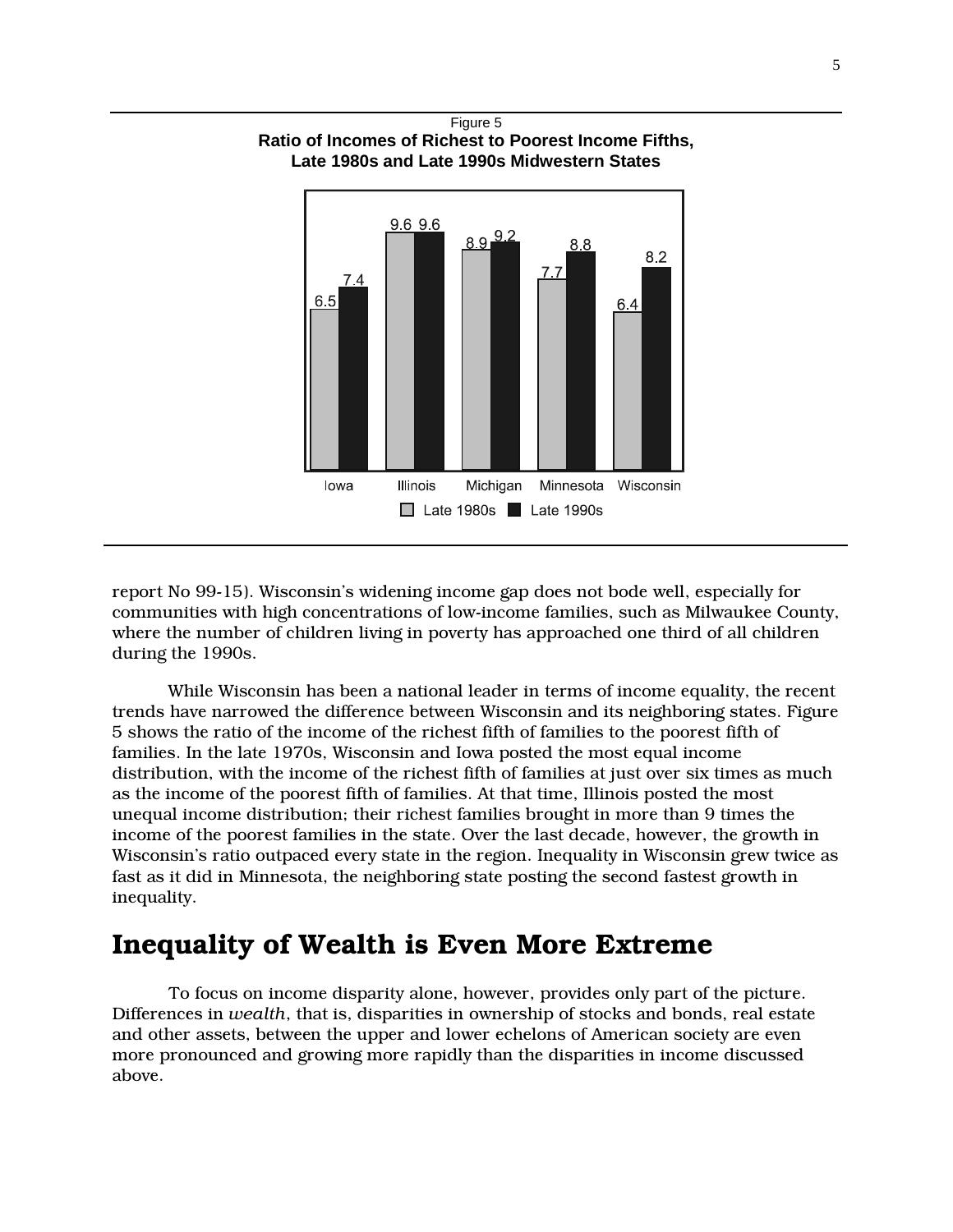Researchers have long known that a small percentage of Americans own the bulk of assets. In 1995, for example, one percent of households owned 39 percent of the nation's wealth (and had 13 percent of the nation's after-tax income). Eighty-four percent of all wealth is owned by the 20 percent of wealthiest households. By contrast, the remaining 80 percent of households hold only 16 percent of all assets. This disparity in wealth is the greatest at any time since the Great Depression, and the booming stock market has likely increased it. (See "The Widening Income Gap," by Isaac Shapiro and Robert Greenstein, published by the Center on Budget and Policy Priorities, September 4, 1999, p. 10.)

In addition, capital gains income and other income received by high-income taxpayers, have had extraordinary increases over the past few years as the stock market has soared. Most capital gains income is realized by high-income taxpayers; nearly threequarters of all capital gains are realized by taxpayers with income exceeding \$100,000. One-quarter of all capital gains income is realized by taxpayers with incomes exceeding S1 million. ("Information and Misinformation about Federal Tax Burdens." by Iris J. Lay. published by the Center on Budget and Policy Priorities, January 21, 1999.)

Finally, wealth disparity is especially pronounced by race. Available data do not allow for investigation of disparity of income or wealth by race for the state, but the state trends no doubt echo the national picture. In 1995, the average wealth in black households was only 17 percent of the average wealth of white households (\$43,000) compared to \$255,300). Additionally, fully 31 percent of black families have zero or negative net wealth while only 15 percent of white families do (The State of Working America, 1998-99, Mishel, Bernstein, and Schmidtt).

## **Causes of the Growing Income Inequality**

Nationally, the single most important cause of increasing income inequality is the growth in wage inequality. Wage inequality between races and people of different educational levels is growing. Wages in Wisconsin are also becoming more unequal, both within and between groups. The State of Working Wisconsin, 1998, shows, for example, that wages of college graduates are 76 percent higher than those of high school graduates; in 1979, the wage advantage for college graduates was just 45 percent. Though data for income inequality by race are not available, we do know that wage inequality by race has surged in the state; black men's wages fell 33 percent over the last two decades and black women's wages fell 27 percent. These trends leave the state's black workers far behind their white counterparts.

Increasing wage inequality within and between groups has been substantial and there is no single source to credit for the change. But, as the EPI/CBPP report points out:

A variety of factors explain the growth of wage inequality including globalization, the shrinkage of manufacturing jobs and expansion of low wage service jobs, immigration, and the weakening of labor market institutions — the lower real value of the minimum wage and fewer and weaker unions.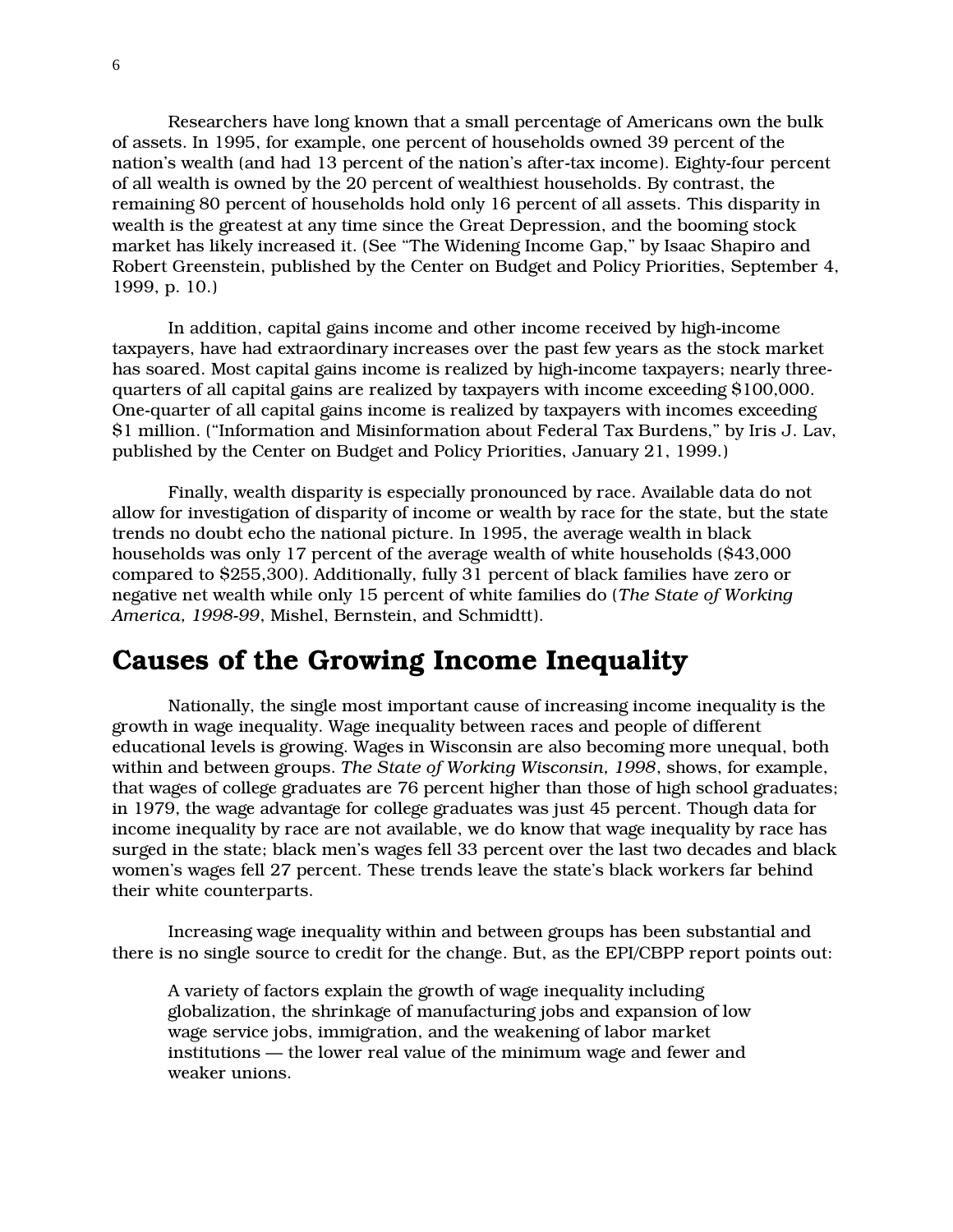These trends have been as clearly documented for Wisconsin as they have for the nation (see The State of Working Wisconsin, 1998, Center on Wisconsin Strategy). While immigration has had less influence in the state, the expansion of low wage service jobs and the decline in union density in the state — Wisconsin union membership fell from 33 percent of the labor force in the early 1970s to just 19 percent today — have certainly contributed to increases in wage inequality.

Income disparity also results from the growing importance of income derived from capital, such as rental income, interest, dividends and capital gains. From the late 1970s to the late 1990s, the share of total income nationally that is derived from capital grew from 16 percent to 20 percent of total personal income. Total labor income fell from 74 percent to 71 percent during that same period. As indicated above, a small — and well-off — portion of the population holds assets; increasing returns to those assets pushes income inequality up.

The rising number of single parent families also contributes to increasing income inequality in the nation and the state. From 1979 to 1996 the portion of adults and children living in married-couple households fell from 74 percent to 65 percent of the US population. An October 1999 study published by the Urban Institute found that the median income in Wisconsin for one-parent families with children was just \$21,300 in 1997, compared to \$51,982 for two-parent families with children. Obviously, as the share of families with single-earners increases, income inequality increases as well.

## Wisconsin Can Choose a Different Course

Wisconsin's economy has consistently been one of the most equal in the nation, and this has been an appropriate source of pride for state residents. The fact that income inequality is increasing more rapidly here than in much of the nation should be a cause of concern. To be sure, Wisconsin remains among the most equal states in the nation, but it is unlikely to retain that status in the face of the trends of the last decade.

There is no "magic bullet" to rectify the situation, any more than there was a single cause. But some of the state policy options are clear enough.

#### Raise and Index the Minimum Wage

Increasing the earnings for workers at the bottom of the labor market is one way to increase equality of income. Adjusting for inflation, the current federal minimum wage, \$5.15 per hour, remains below its value any year between 1961 and 1984 and about 18 percent below its value anytime during the 1970s. In response to lack of federal increase in the minimum wage, 10 states have set state minimum wages that exceed the national minimum.

Such a policy could have a direct and positive effect on the earnings of many working adults in Wisconsin. Each 25 cent increase in the minimum wage boosts the income of a full time, year round worker by more than \$500. And contrary to the popular image, most workers earning the minimum wage are making direct contributions to family income. More than 70 percent of minimum wage earners are adults (not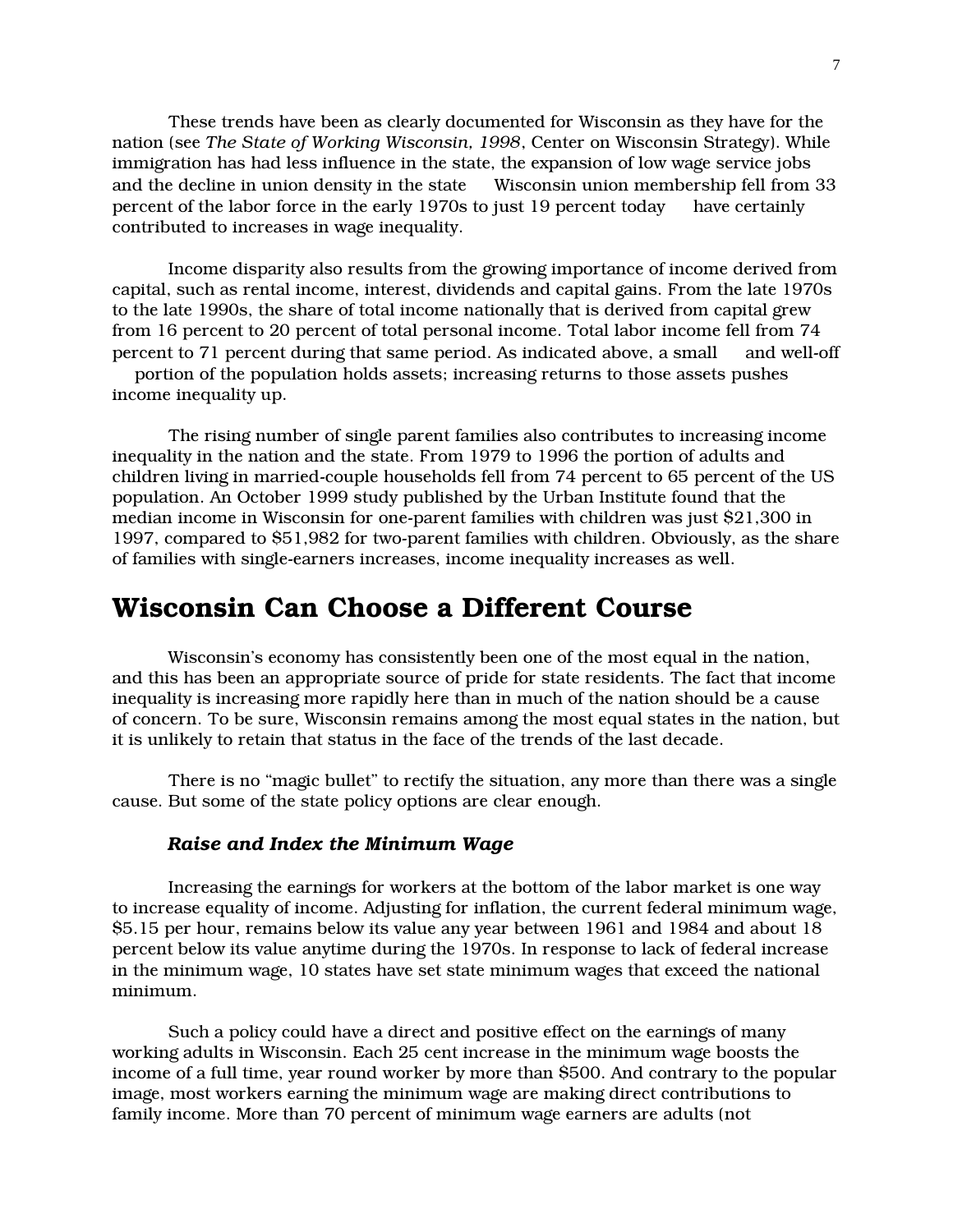teenagers). Nearly half (46 percent) of minimum wage earners work full time and another third work more than twenty hours a week.

More than 163,000 workers in Wisconsin benefited from the last federal increase in the minimum wage. A state increase in the minimum could help those workers who are struggling at the bottom of the labor market to move closer to self-sufficiency.

#### **Make Work Pay and Support Working Families**

State governments can help lessen the burden of income inequality by carefully structuring benefits to lower-income families to ensure that work pays. Wisconsin has historically been relatively generous in the benefits that it provides and has been a leader in developing policies to make work pay. For example, Wisconsin was one of the first states to establish a refundable earned income tax credit for working parents. Yet the structure of taxes and benefits in Wisconsin makes it difficult for low-income families to work their way out of poverty.

A study by the Public Policy Forum (How Taxes and Benefits Discourage People from Working, July 26, 1999) examined the impact of state benefit and tax policies on low-income families in Wisconsin and seven other states. The report concluded:

As poor families (in Wisconsin) earn more, they experience a flat growth in disposable income which leaves them hovering near the poverty line even as gross income rises into the mid-\$30,000 range.

One way to make work pay is to increase and modify the earned income tax credit (EITC). President Clinton's recent proposal would address the problem identified in the Public Policy Forum's report, by:

- increasing the maximum federal EITC by \$500 for working families with three or more children:
- expanding the credit for married, two-earner couples; and
- making the credit phase out more slowly (as income increases) for families with two or more children.

If these changes were made to the federal EITC, they would also indirectly boost Wisconsin's earned income credit (unless the legislature severs the link between the state and federal credits).

In conjunction with changes in the EITC, the state should look closely at means of modifying eligibility levels and co-payments for child care and health care benefits. Although improvements were made in the last budget, additional changes are necessary so families do not face major barriers to working their way out of poverty.

#### Continue to Modernize the Unemployment Insurance System

Recently, Wisconsin's Unemployment Insurance Advisory Council recommended changes to accommodate Wisconsin's changing workforce, which were enacted as 1999 Wisconsin Act 15, and took effect on January 1, 2000. Unemployment insurance was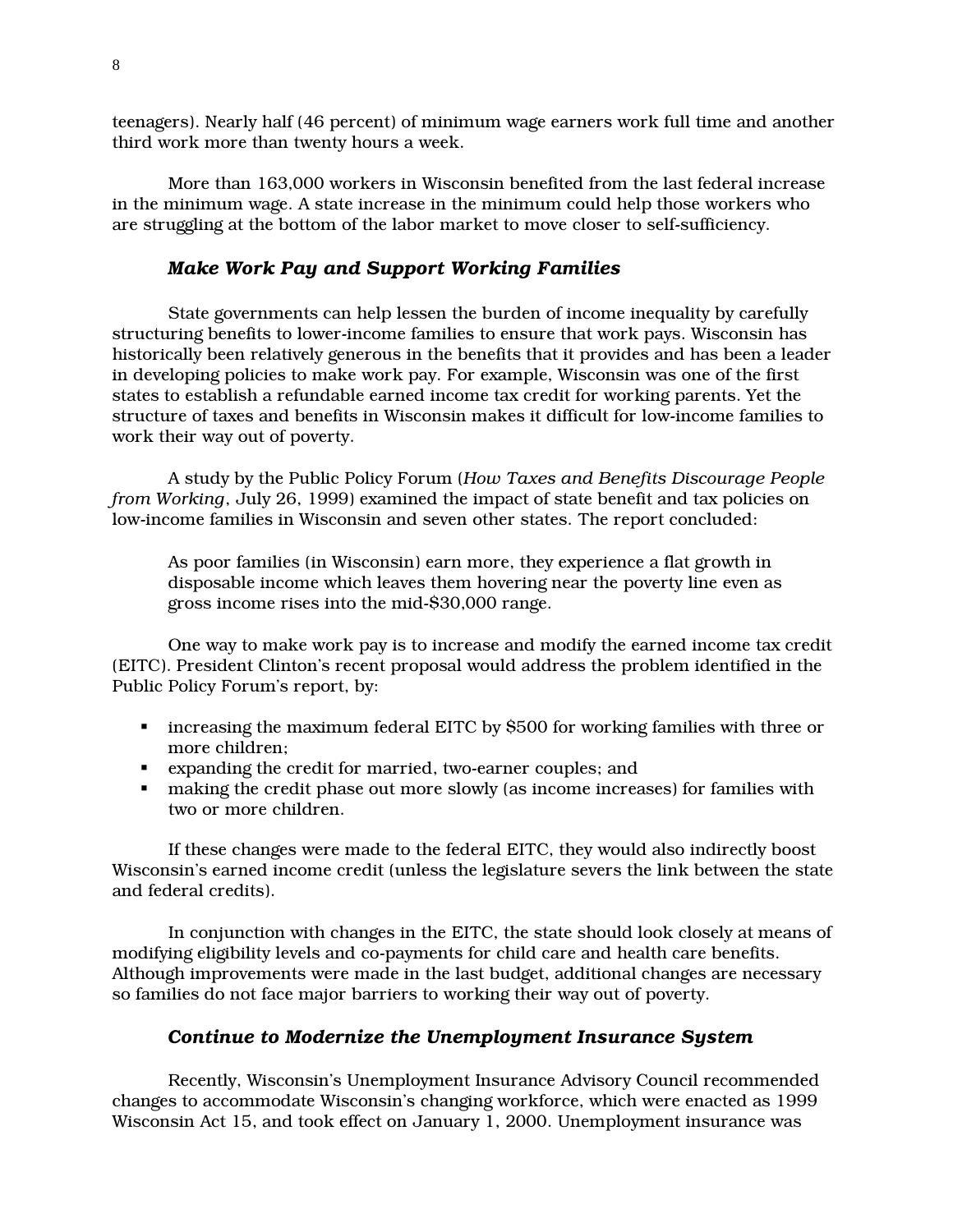designed to serve employees with long-term attachment to an employer. Low-wage workers, whose jobs are more commonly intermittent, seasonal, and part-time, are less likely to qualify for benefits. To make more of these workers eligible for benefits, the new  $law:$ 

- institutes an "alternate base period" that makes it easier, especially for workers new to the labor force, to qualify for benefits;
- eases eligibility of workers who must quit jobs because they are transferred to a shift during which they can't find child care; and
- extends eligibility to domestic abuse victims who have good reason to fear that their abusers will violate restraining orders.

These measures are a good start to ensuring that the state's unemployment insurance system better covers low wage and women workers. Further improvements that should be considered include:

- expanding eligibility to individuals available for only part-time work or work on specific shifts:
- extending benefits during periods of high unemployment; and
- providing dependent allowances (as  $12$  states already do) that acknowledge the special needs of parents with children.

#### **Reform Regressive Taxes**

Perversely, state and local taxes in Wisconsin *increase* income inequality rather than reduce it. Analysis of the burden of the combined package of Wisconsin taxes property, sales and excise, and income - shows Wisconsin's tax structure to be almost perfectly regressive (Who Pays? A Distributional Analysis of the Tax Systems in All 50 States. Institute on Taxation and Economic Policy, 1996). The higher your income, the lower the portion of income paid for taxes. The poorest fifth of the income distribution pays nearly 14 percent of their income in state and local taxes while the richest fifth pays between 10 and 7 percent of their income in state and local taxes. This takes the state's EITC into account. The problem is that, even though the state's income tax structure is progressive (with lower incomes paying a lower portion of their income in tax), the state's sales and property taxes are quite regressive.

Recent income tax changes in the biennial budget bill help improve the progressivity of that part of the state tax system. Expansion of the Homestead Tax Credit is also a very positive development. However, further tax reforms (such as indexing the Homestead Credit) should be considered to decrease burdens on the poorest of Wisconsin's families, and the entire package of taxes needs to be examined.

## **Conclusion**

Wisconsin long avoided the levels and increases in inequality that the rest of the nation exhibited. The data in this report make it clear that the gap between the rich and the poor has grown more rapidly in Wisconsin than in the nation as a whole. Economic growth and prosperity are not being equally shared; in fact, rewards of prosperity in the